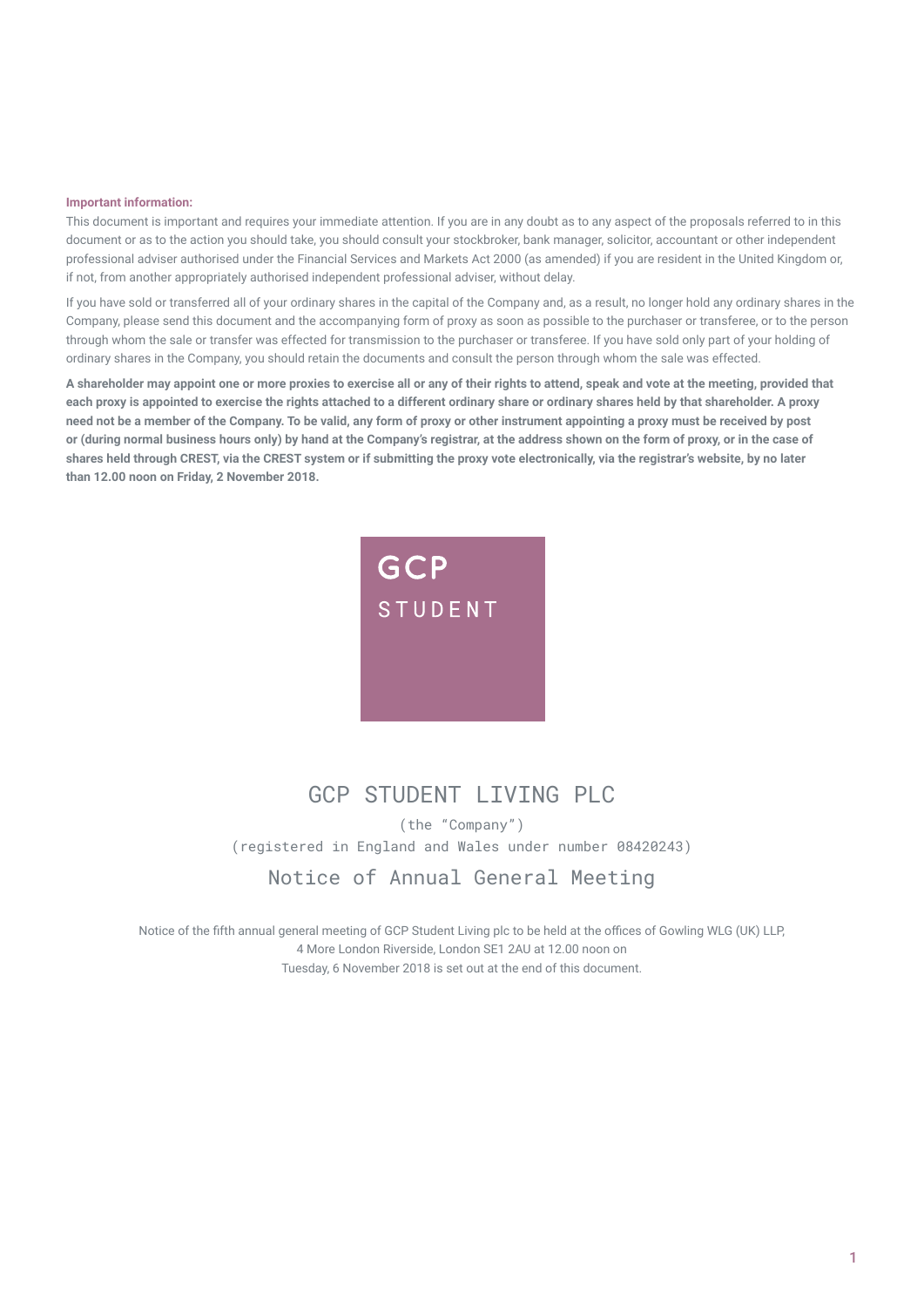Beaufort House 51 New North Road Exeter EX4 4EP

5 September 2018

Dear Shareholder,

### **Annual General Meeting 2018**

I am pleased to enclose the notice of the fifth annual general meeting of the Company which will be held at the offices of Gowling WLG (UK) LLP, 4 More London Riverside, London SE1 2AU at 12.00 noon on Tuesday, 6 November 2018. The notice of annual general meeting, which follows this letter, sets out the business to be considered at the meeting. The purpose of this letter is to explain certain elements of that business to you.

Shareholders are being asked to vote on various items of business, being: the receipt and acceptance of the strategic report, Directors' report, Auditor's report and the consolidated financial statements for the year ended 30 June 2018; the receipt and approval of the Directors' remuneration report; the re-election and election of Directors; the re‑appointment of Ernst & Young LLP as Auditor; the authorisation of the Directors to determine the remuneration of the Auditor; the approval of the Company's dividend payment policy; the approval of the continuation of the Company; the authorisation of the Directors to allot ordinary shares and disapply statutory pre‑emption rights for certain issues of ordinary shares; the authorisation of the Company to make market purchases of ordinary shares; the holding of general meetings (other than annual general meetings) on not less than 14 clear days' notice and the amendment of the Company's articles of association to permit the Company to request information from shareholders to satisfy due diligence requirements under US FATCA or similar laws. Resolutions 1 to 11 will be proposed as ordinary resolutions and resolutions 12 to 15 will be proposed as special resolutions.

## **Resolution 1 – To receive the annual report and financial statements**

The Directors are required to present the strategic report, Directors' report and Auditor's report and the consolidated financial statements for the year ended 30 June 2018 to the meeting. These are contained in the annual report which is included in this mailing.

#### **Resolution 2 – To receive and approve the Directors' remuneration report**

Shareholders have an annual advisory vote on the report on Directors' remuneration. Shareholders are being requested to vote on the receipt and approval of the Directors' remuneration report for the year ended 30 June 2018, as set out on pages 57 to 59 of the annual report.

#### **Resolutions 3 to 6 – To re‑elect/elect the Directors**

The Board has agreed a policy whereby all Directors will seek annual re-election at the Company's annual general meetings. This is in line with the recommendations of the AIC Code of Corporate Governance (the "AIC Code") for FTSE 350 companies, albeit the Company currently does not fall into this category.

As mentioned in the Chairman's statement in the full annual report, Peter Dunscombe will be retiring from the Board at the conclusion of the annual general meeting this year and is therefore not seeking re-election.

As set out in the corporate governance statement in the annual report, following formal performance evaluation, the Board confirms that the performance of each of the Directors seeking re-election continues to be effective and demonstrates commitment to the role, and that each Director continues to be independent. Therefore, the Board believes that it is in the best interests of shareholders that these Directors be re‑elected.

During the year, the Board appointed Gillian Day as a Director of the Company and, in accordance with the Company's articles of association and the AIC Code, Resolution 6 seeks approval to elect Ms Day as a Director. With over 20 years of experience in finance, Ms Day has advised a broad range of private and public companies across a number of sectors working extensively with institutional investors, multilateral agencies and governments. She is currently Head of Private and Institutional Capital Engagement at CDC Group. The Directors unanimously recommend her election to the Board.

The Directors believe that the Board has an appropriate balance of skills, experience, knowledge and diversity. Full biographies of all the Directors are set out on pages 42 and 43 of the annual report and are also available for viewing on the Company's website www.gcpstudent.com.

## **Resolutions 7 and 8 – To re-appoint Ernst & Young LLP as Auditor of the Company and to authorise the Directors to determine the remuneration of the Auditor**

At each general meeting at which the Company's financial statements are presented to its members, the Company is required to appoint an auditor to serve from the conclusion of that meeting until the conclusion of the next such meeting. The Board, on the recommendation of the audit and risk committee, recommends the re‑appointment of Ernst & Young LLP. Resolution 8 gives authority to the Directors to determine the Auditor's remuneration.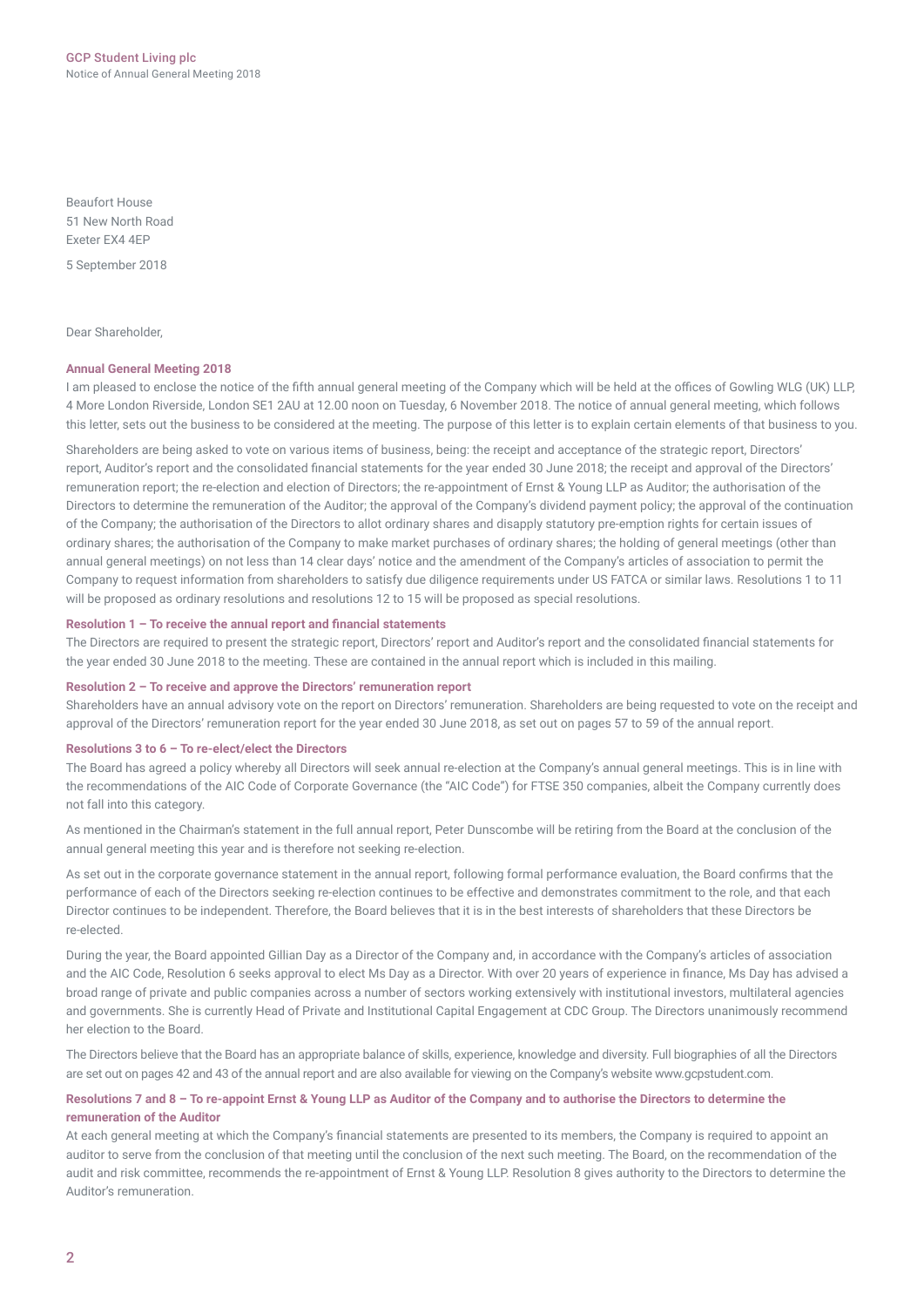#### **Resolution 9 – To approve the Company's dividend payment policy**

The Company's policy is to pay dividends on a quarterly basis, with dividends typically declared in October, January, April and July and paid in December, March, June and September each year. As the fourth dividend is payable prior to the annual general meeting, it is declared as an interim dividend and, accordingly, there is no final dividend payable.

The Board is conscious that this means that shareholders will not be given the opportunity to vote on the payment of a final dividend. Accordingly, it has been decided that shareholders will be asked to confirm their ongoing approval of the Company's current dividend policy to continue to pay four interim dividends per year (which in the year under review have totalled 5.95 pence per share) with the objective of regular, sustainable, long-term dividends with RPI inflation-linked characteristics. This is set out in resolution 9.

### **Resolution 10 – To approve the continuation of the Company**

In accordance with the Company's articles of association, the Directors are required to propose an ordinary resolution at the fifth annual general meeting of the Company to continue its business as presently constituted and, if passed, at every third annual general meeting of the Company thereafter. The first of these continuation votes falls this year. The Directors recommend that the Company continues in existence as a real estate investment trust for a further three-year period.

In light of the Company's strong performance since IPO, the quality of its investment portfolio and the ongoing support from shareholders as a whole, the Board recommends that shareholders vote in favour of the continuation resolution.

### **Resolution 11 – To authorise the Directors to allot ordinary shares**

Resolution 11, an ordinary resolution, would give the Directors the authority to allot ordinary shares of the Company up to an aggregate nominal amount equal to £385,064 (representing 38,506,400 ordinary shares and 10% of the total issued share capital at the date of this notice). This authority replaces the authority given to the Directors at the Company's last annual general meeting and would be given for the period ending on 31 December 2019 or, if earlier, the date of the annual general meeting to be held in 2019, when a resolution for its renewal will be proposed. The Directors have no present intention of exercising such authority but it will give them flexibility should appropriate business opportunities arise.

## **Resolution 12 – To authorise the Directors to disapply pre‑emption rights**

Resolution 12, a special resolution, is being proposed to authorise the Directors to disapply the statutory pre-emption rights of existing shareholders in relation to the issue of ordinary shares for cash or the sale of ordinary shares out of treasury up to an aggregate nominal amount of £385,064 (representing 10% of the total issued share capital at the date of this notice). This authority replaces the similar authority given at the last annual general meeting. This authority, if approved by shareholders, will expire at the earlier of the annual general meeting to be held in 2019, when a resolution for its renewal will be proposed, and 31 December 2019. Any ordinary shares issued on a non pre-emptive basis under this authority will be issued at a price of no less than the prevailing net asset value per ordinary share at the time of allotment together with a premium intended to at least cover the costs and expenses of the relevant issuance of shares.

No shares were held in treasury during the year or as at the date of the notice of the annual general meeting.

#### **Resolution 13 – To approve the purchase of the Company's own shares**

At the annual general meeting held on 25 October 2017, the Company was granted authority to purchase up to 14.99% of the Company's ordinary share capital in issue at that date, amounting to 57,721,176 ordinary shares. No ordinary shares have been bought back under this authority.

Resolution 13, a special resolution, will renew the Company's authority to make market purchases of up to 57,721,176 ordinary shares (being 14.99% of the Company's total issued ordinary share capital as at the date of this notice), either for cancellation or placing into treasury at the determination of the Directors. Purchases of ordinary shares will be made within guidelines established from time to time by the Board. Any purchase of ordinary shares would be made only out of the available cash resources of the Company. The maximum price which may be paid for an ordinary share must not be more than the higher of (i) 5% above the average of the closing mid-market value of ordinary shares for the five business days before the purchase is made, and (ii) the higher of the price of the last independent trade and the highest current independent bid for the ordinary shares on the trading venue where the purchase is carried out. The minimum price which may be paid is 1 pence per ordinary share.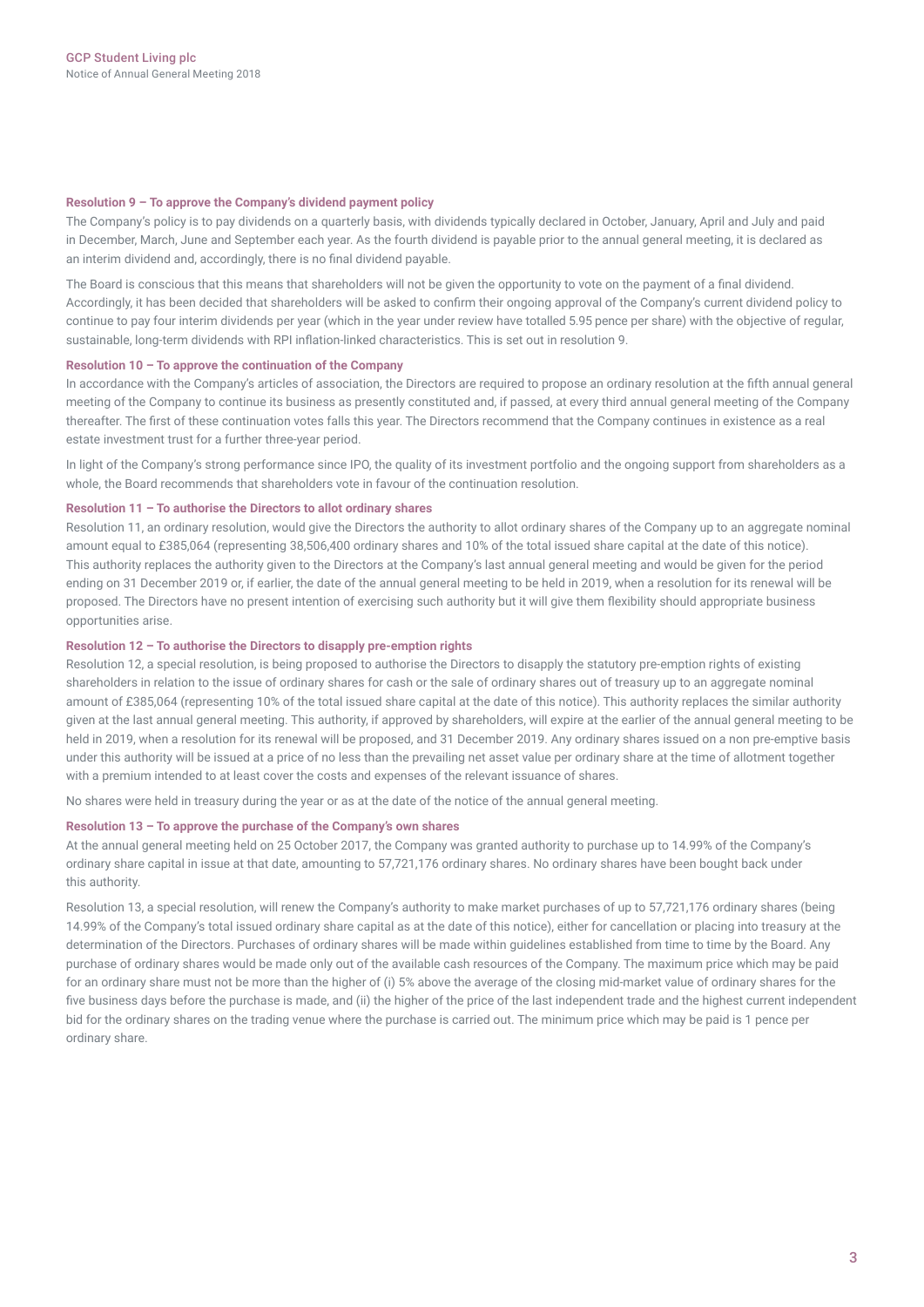Whilst the Directors have no present intention of using this authority, the Directors would use this authority in order to address any imbalance between the supply and demand for the ordinary shares and to manage the discount to net asset value at which the ordinary shares may trade. Ordinary shares will be repurchased only at prices (after allowing for costs) below the net asset value per ordinary share, which should have the effect of increasing the net asset value per ordinary share for remaining shareholders. The Directors would consider holding as treasury shares any ordinary shares which the Company purchases pursuant to the authority proposed to be granted by resolution 13. In relation to any repurchased ordinary shares held in treasury, unless such ordinary shares are subsequently cancelled, earnings per ordinary share will only be increased on a temporary basis until such time as the ordinary shares are subsequently sold out of treasury. This authority, if approved by shareholders, will expire at the earlier of the annual general meeting to be held in 2019, when a resolution for its renewal will be proposed, and 31 December 2019.

### **Resolution 14 – Notice period for general meetings**

Under the Companies Act 2006, the notice period of general meetings (other than an annual general meeting) is 21 clear days' notice unless the Company: (i) has gained shareholder approval for the holding of general meetings on 14 clear days' notice by passing a special resolution at the most recent annual general meeting; and (ii) offers the facility for all shareholders to vote by electronic means. The Company would like to preserve its ability to call general meetings (other than an annual general meeting) on less than 21 clear days' notice. The shorter notice period proposed by resolution 14 would not be used as a matter of routine, but only where the flexibility is merited by the business of the meeting and is thought to be in the interests of shareholders as a whole. The approval will be effective until the date of the annual general meeting to be held in 2019, when it is intended that a similar resolution will be proposed.

## **Resolution 15 – To amend the articles of association**

Resolution 15, a special resolution, seeks approval from shareholders to adopt new articles of association (the "Articles"). The amendments to the Articles are proposed to permit the Company to request information from shareholders to satisfy due diligence and reporting requirements under US Foreign Account Tax Compliance Act ("US FATCA") or similar laws and thereby avoid any adverse tax consequences which would otherwise arise under US FATCA or similar laws. In addition, the Company is seeking an amendment to the Articles to permit the Company to require the transfer of shares where the shareholder in question fails to comply with such request or may cause the Company issues under US FATCA or any similar laws.

A copy of the existing Articles and the proposed new Articles marked to show the changes will be available during normal business hours (Saturdays, Sundays and public holidays excepted) at the Company's registered office, at the offices of Gowling WLG and at the annual general meeting for at least 15 minutes prior to the start of the meeting and up to the close of the meeting.

### **Board recommendation**

The Directors consider each resolution being proposed at the annual general meeting to be in the best interests of the Company and shareholders as a whole and they unanimously recommend that all shareholders vote in favour of them, as they intend to do in respect of their own beneficial shareholdings (which represent approximately 0.03% of the Company's issued ordinary shares as at 5 September 2018).

### **Action to be taken**

If you would like to vote on the resolutions but will not be attending the annual general meeting, you may appoint a proxy by completing and returning the enclosed proxy form. Alternatively, if you hold your shares in CREST, you can appoint a proxy via the CREST system. A proxy may also be submitted electronically via the Registrar's website. Notice of your appointment of a proxy should reach the Company's registrar at the address shown on the proxy form, by 12.00 noon on Friday, 2 November 2018. If you hold your shares through a nominee service, please contact the nominee service provider regarding the process for appointing a proxy.

Yours sincerely,

**Robert Peto** Chairman 5 September 2018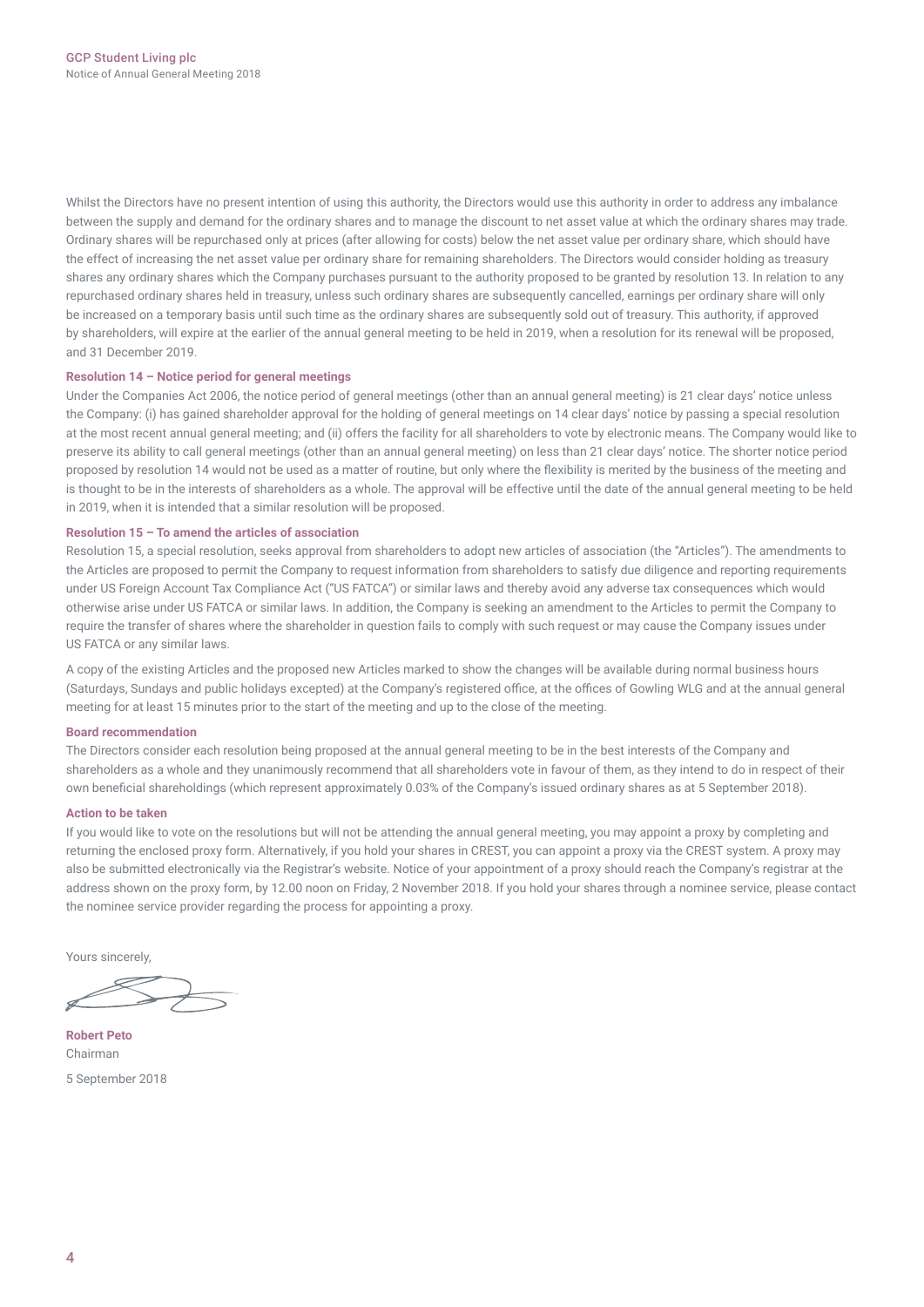# NOTICE OF ANNUAL GENERAL MEETING

NOTICE IS HEREBY GIVEN that the fifth ANNUAL GENERAL MEETING of GCP Student Living plc will be held at the offices of Gowling WLG (UK) LLP, 4 More London Riverside, London SE1 2AU at 12.00 noon on Tuesday, 6 November 2018 to consider and vote on the resolutions below.

Resolutions 1 to 11 (inclusive) will be proposed as ordinary resolutions; this means that for each of those ordinary resolutions to be passed, more than half of the votes cast must be in favour. Resolutions 12 to 15 (inclusive) will be proposed as special resolutions; this means that for each of those resolutions to be passed, at least three‑quarters of the votes cast must be in favour.

## **Ordinary business**

- 1. To receive and, if thought fit, to accept the strategic report, Directors' report, Auditor's report and the consolidated financial statements for the year ended 30 June 2018.
- 2. To receive and approve the Directors' remuneration report (excluding the Directors' remuneration policy), for the year ended 30 June 2018, as set out in the Company's annual report and consolidated financial statements for the year ended 30 June 2018.
- 3. To re‑elect Robert Peto as a Director of the Company.
- 4. To re‑elect Malcolm Naish as a Director of the Company.
- 5. To re‑elect Marlene Wood as a Director of the Company.
- 6. To elect Gillian Day as a Director of the Company.
- 7. To re-appoint Ernst & Young LLP as Auditor to the Company, to hold office from the conclusion of this meeting until the conclusion of the next general meeting at which financial statements are laid before the Company.
- 8. To authorise the Directors to determine the remuneration of the Auditor of the Company.
- 9. To approve the Company's dividend policy to continue to pay four interim dividends per year, which in the year ended 30 June 2018 have totalled 5.95 pence per share, with the objective of regular, sustainable, long-term dividends with RPI inflation-linked characteristics.

## **Special business**

- 10. THAT the Company continue in existence as presently constituted for a period expiring at the conclusion of the Company's annual general meeting to be held in 2021.
- 11. THAT the Directors be and they are hereby generally and unconditionally authorised in accordance with section 551 of the Companies Act 2006 (the "Act") to exercise all the powers of the Company to allot ordinary shares of 1 pence each in the capital of the Company ("ordinary shares") up to an aggregate nominal value of £385,064 equivalent to approximately 10% of the issued share capital of the Company as at 5 September 2018, such authority to expire (unless previously renewed, varied or revoked by the Company in general meeting) at the earlier of the conclusion of the annual general meeting of the Company to be held in 2019 and 31 December 2019, save that the Company may, at any time prior to the expiry of such power, make offers or enter into agreements which would or might require ordinary shares to be allotted or sold after the expiry of such power and the Directors may allot or sell ordinary shares in pursuance of such an offer or agreement as if such power had not expired.
- 12. THAT, conditional upon the passing of resolution 11 above, the Directors be and they are hereby empowered, in accordance with sections 570 and 573 of the Companies Act 2006 (the "Act"), to allot and to sell ordinary shares from treasury for cash, pursuant to the authority conferred on the Directors by resolution 11 above, as if section 561 of the Act did not apply to any such allotment or sale up to an aggregate nominal amount of £385,064 (equivalent to approximately 10% of the issued share capital as at 5 September 2018), such power to expire at the earlier of the conclusion of the annual general meeting of the Company to be held in 2019 and 31 December 2019 (unless previously renewed, varied or revoked by the Company in general meeting) save that the Company may, at any time prior to the expiry of such power, make an offer to enter into an agreement which would or might require ordinary shares to be allotted or sold after the expiry of such power and the Directors may allot or sell ordinary shares in pursuance of such an offer or agreement as if such power had not expired.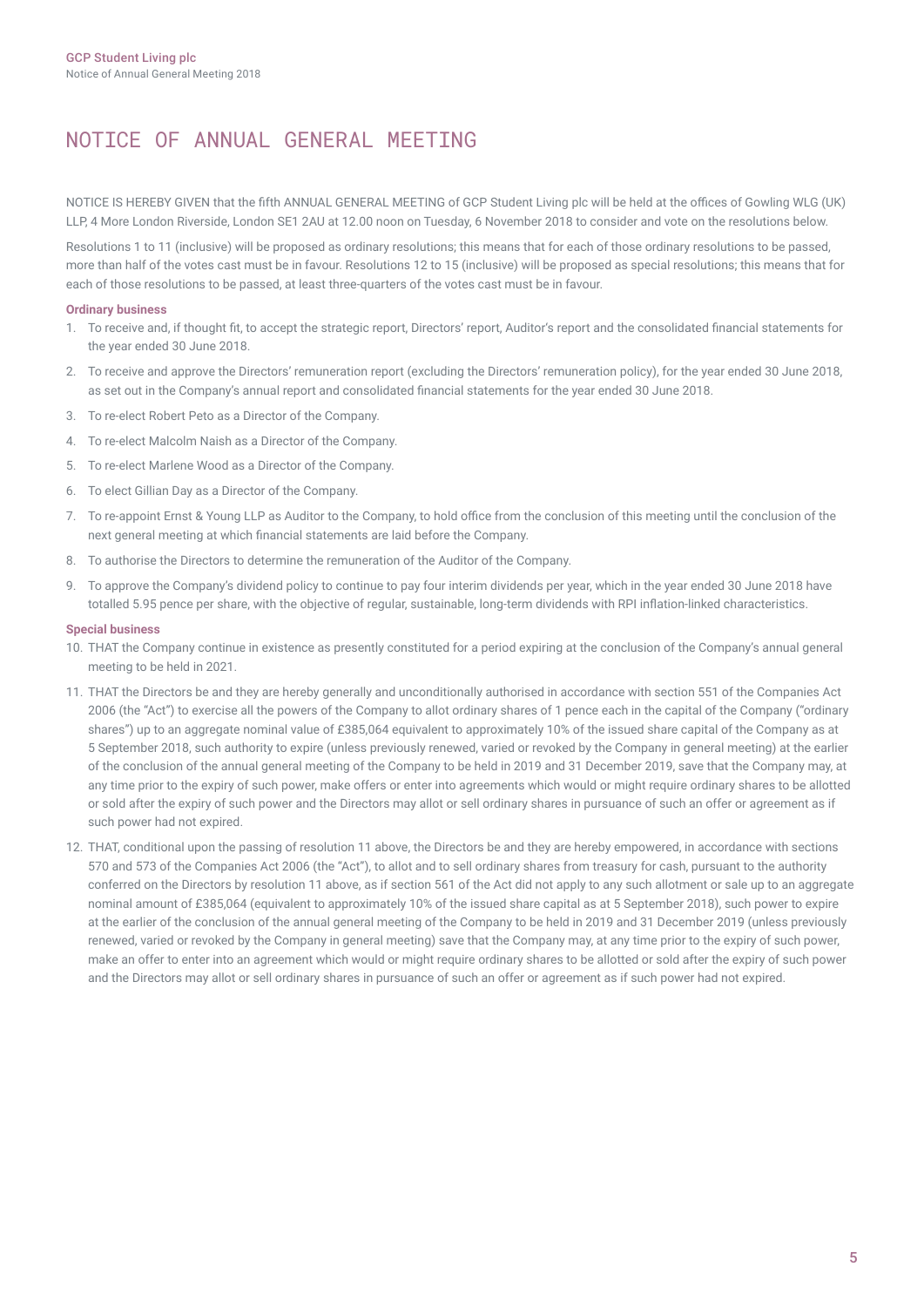# NOTICE OF ANNUAL GENERAL MEETING CONTINUED

- 13. THAT the Company be and is hereby generally and unconditionally authorised in accordance with section 701 of the Companies Act 2006 (the "Act") to make market purchases (within the meaning of section 693(4) of the Act) of ordinary shares provided that:
	- a) the maximum number of ordinary shares hereby authorised to be purchased is 57,721,176 (representing 14.99% of the ordinary shares in issue as at the date of this notice);
	- b) the minimum price which may be paid for each ordinary share is 1 pence;
	- c) the maximum price which may be paid for each ordinary share shall not be more than the higher of: (i) an amount equal to 105% of the average of the closing mid-market value of ordinary shares taken from the Daily Official List of the London Stock Exchange for the five business days immediately preceding the day on which the contract of purchase is made; and (ii) the higher of the price of the last independent trade in the ordinary shares and the highest then current independent bid for the ordinary shares on the trading venue where the purchase is carried out;
	- d) this authority will (unless previously renewed, varied or revoked by the Company in general meeting) expire at the earlier of the conclusion of the annual general meeting of the Company to be held in 2019 and 31 December 2019;
	- e) the Company may make a contract of purchase for ordinary shares under this authority before this authority expires which will or may be executed wholly or partly after its expiration; and
	- f) any ordinary shares bought back under the authority hereby granted may, at the discretion of the Directors, be cancelled or held in treasury and if held in treasury, may be resold from treasury or cancelled at the discretion of the Directors.
- 14. THAT a general meeting, other than an annual general meeting, may be called on not less than 14 clear days' notice.
- 15. THAT the regulations contained in the printed document produced to the meeting and marked 'A' (and for the purposes of identification initialled by the Chairman of the meeting) be and are hereby approved and adopted as the Articles of Association of the Company in substitution for, and to the exclusion of, all existing articles of association.

By order of the Board

### **Link Company Matters Limited**

Company Secretary 5 September 2018

Registered office: 51 New North Road Exeter EX4 4EP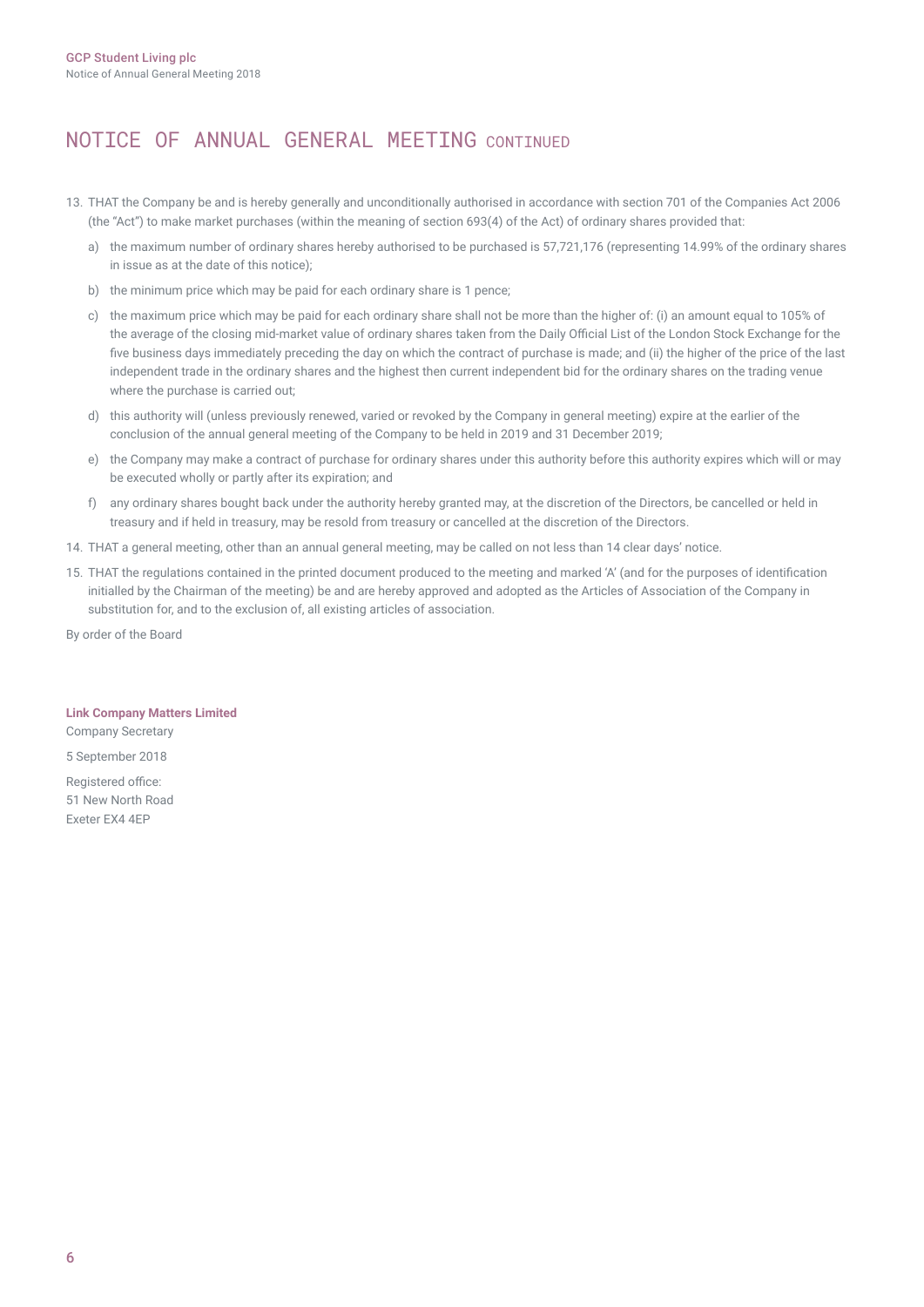# **NOTES**

1. Holders of ordinary shares are entitled to attend, speak and vote at the annual general meeting. A member entitled to attend, speak and vote at this meeting may appoint one or more persons as his/her proxy to attend, speak and vote on his/her behalf at the meeting. A proxy need not be a member of the Company. If multiple proxies are appointed, they must not be appointed in respect of the same shares. To be effective, the enclosed form of proxy, together with any power of attorney or other authority under which it is signed or a certified copy thereof, should be lodged at the office of the Company's Registrar at the address printed on the form of proxy no later than 12.00 noon on Friday, 2 November 2018.

As an alternative to completing a paper copy of the proxy form, shareholders may submit their proxy vote electronically via the Registrar's website by visiting www.signalshares.com. From there, shareholders can log in to their Signal Shares account or register for Signal Shares by following the on-screen instructions. You will need to enter your Investor Code, which can be found on your share certificate or dividend tax voucher. For an electronic proxy to be valid, the appointment must be received by the Company's Registrar, Link Asset Services, by no later than 12.00 noon on Friday, 2 November 2018.

If you return more than one proxy appointment, either by paper or electronic communication, that received last by Link Asset Services before the latest time for the receipt of proxies will take precedence. You are advised to read the terms and conditions of use carefully. Electronic communication facilities are open to all shareholders and those who use them will not be disadvantaged.

The appointment of a proxy will not prevent a member from attending the meeting and voting in person if he/she so wishes. A member present in person or by proxy shall have one vote on a show of hands and on a poll every member present in person or by proxy shall have one vote for every ordinary share of which he/ she is the holder. The termination of the authority of a person to act as proxy must be notified to the Company in writing. Amended instructions must be received by the Company's Registrar by the deadline for receipt of proxies.

To appoint more than one proxy, shareholders will need to complete a separate proxy form in relation to each appointment (you may photocopy the proxy form), stating clearly on each proxy form the number of shares in relation to which the proxy is appointed. A failure to specify the number of shares to which each proxy appointment relates or specifying an aggregate number of shares in excess of those held by the member will result in the proxy appointment being invalid. Please indicate if the proxy instruction is one of multiple instructions being given. All proxy forms must be signed and should be returned together in the same envelope if possible.

In the case of joint holders, where more than one of the joint holders purports to appoint a proxy, only the appointment submitted by the most senior holder will be accepted. Seniority is determined by the order in which the names of the joint holders appear in the Company's Register of Members in respect of the joint holders (the first named being the most senior).

Only those ordinary shareholders registered in the register of members of the Company as at close of business on Friday, 2 November 2018 (the "specified time") shall be entitled to attend or vote at the aforesaid annual general meeting in respect of the number of shares registered in their name at that time. Changes to entries on the relevant register of securities after close of business on Friday, 2 November 2018 shall be disregarded in determining the rights of any person to attend or vote at the meeting. If the meeting is adjourned to a time not more than 48 hours after the specified time applicable to the original meeting, that time will also apply for the purpose of determining the entitlement of members to attend and vote (and for the purpose of determining the number of votes they may cast) at the adjourned meeting. If however the meeting is adjourned for a longer period then, to be so entitled, members must be entered on the Company's register of members at the time which is 48 hours before the time fixed for the adjourned meeting, or if the Company gives notice of the adjourned meeting, at the time specified in that notice.

2. Shareholders who hold their shares electronically may submit their votes through CREST. Instructions on how to vote through CREST can be found by accessing the following website: www.euroclear.com/CREST.

CREST members who wish to appoint a proxy or proxies by utilising the CREST electronic proxy appointment service may do so for this meeting and any adjournment thereof by following the procedures described in the CREST manual. CREST personal members or other CREST sponsored members, and those CREST members who have appointed a voting service provider(s), should refer to their CREST sponsor or voting service provider(s), who will be able to take the appropriate action on their behalf.

In order for a proxy appointment or instruction made by means of CREST to be valid, the appropriate CREST message (a "CREST Proxy Instruction") must be properly authenticated in accordance with Euroclear UK & Ireland Limited's specifications and must contain the information required for such instructions, as described in the CREST manual (available via www.euroclear.com/CREST). The message, in order to be valid, must be transmitted so as to be received by the Company's agent (ID RA10) by the latest time for receipt of proxy appointments specified in note 1 above. For this purpose, the time of receipt will be taken to be the time (as determined by the timestamp applied to the message by the CREST Applications Host) from which the Company's agent is able to retrieve the message by enquiry to CREST in the manner prescribed by CREST. After this time, any change of instructions to proxies appointed through CREST should be communicated to the appointee through other means. CREST members and, where applicable, their CREST sponsors or voting service providers should note that Euroclear UK & Ireland Limited does not make available special procedures in CREST for any particular messages. Normal system timings and limitations will therefore apply in relation to the input of CREST Proxy Instructions. It is the responsibility of the CREST member concerned to take (or, if the CREST member is a CREST personal member or sponsored member or has appointed a voting service provider(s), to procure that his CREST sponsor or voting service provider(s) take(s)) such action as shall be necessary to ensure that a message is transmitted by means of the CREST system by any particular time.

In this connection, CREST members and, where applicable, their CREST sponsors or voting service providers are referred, in particular, to those sections of the CREST manual concerning practical limitations of the CREST system and timings.

The Company may treat as invalid a CREST Proxy Instruction in the circumstances set out in Regulation 35(5) (a) of the Uncertificated Securities Regulations 2001.